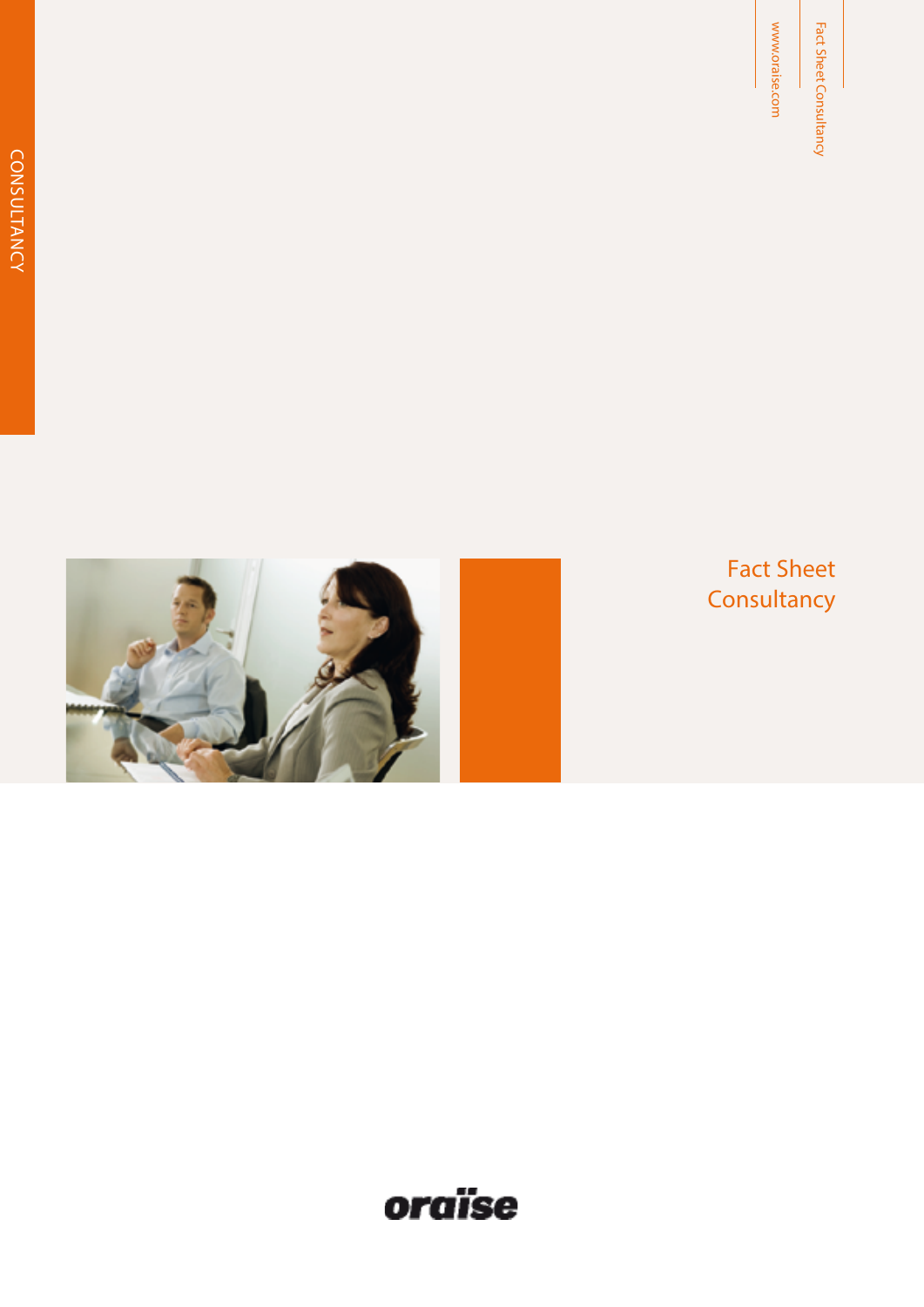# Streamlined processes, reduced complexity, improved efficiency and transparency of costs with consulting services from oraïse.

Increased competition, declining margins and new regulatory requirements, in combination with increasing risks require effective strategies for the operation of IT solutions in the financial sector.

Demands became even more restrictive during the financial crisis. System environments are consolidated, stock exchanges initiate a generational change by launching new interfaces (e.g. FIX); simultaneously the significance of certain financial products is changing.

To meet the requirements financial enterprises need innovative, customer-oriented, bespoke solutions that effectively utilise information technology to create additional latitude. For a broader perspective and sustainable success in companies' core areas of business.

After all the ability to compete is based on streamlined processes, enhanced automation, the fine tuning of workflows and system environments together with the consolidation of systems and data streams.

We have worked along the entire IT value chain for years. From traditional consultancy with analyses and comparative studies to the creation of concepts, specifications and software architecture planning all the way to software integration and implementation.

Moreover, we support customers with in-house IT infrastructure operations including monitoring and reporting of both standard and customised software, created by our software and applications development department.

#### Our focus:

| Marktet data, static and<br>transaction data | Data consumption<br>Analysis of requirements<br>Exchanges and liquidity venues<br>Data vendors<br>Data delivery with different technologies, formats and frequencies<br>Data transport and distribution platforms<br>Data storage and aggregation platforms<br>Cross referencing<br>Functional and technical standards<br>Integration and visualisation of data storages<br>Analysis and comparison of transaction technologies<br>Integration of transaction technologies |
|----------------------------------------------|----------------------------------------------------------------------------------------------------------------------------------------------------------------------------------------------------------------------------------------------------------------------------------------------------------------------------------------------------------------------------------------------------------------------------------------------------------------------------|
| Market data and<br>banking systems           | Interfaces and APIs<br>Integration via middleware, messaging<br>Enterprise architecture design                                                                                                                                                                                                                                                                                                                                                                             |
| Advantages at a glance:                      | Detailed product, market and trading expertise<br>Complete coverage of the entire IT value chain - from consultancy and concept<br>to development and operations<br>Technical expertise and practical experience<br>Analysis and implementation of potential optimization and automation opportunities<br>Project management aligned with classical or agile methods or individually<br>customised to specific needs                                                       |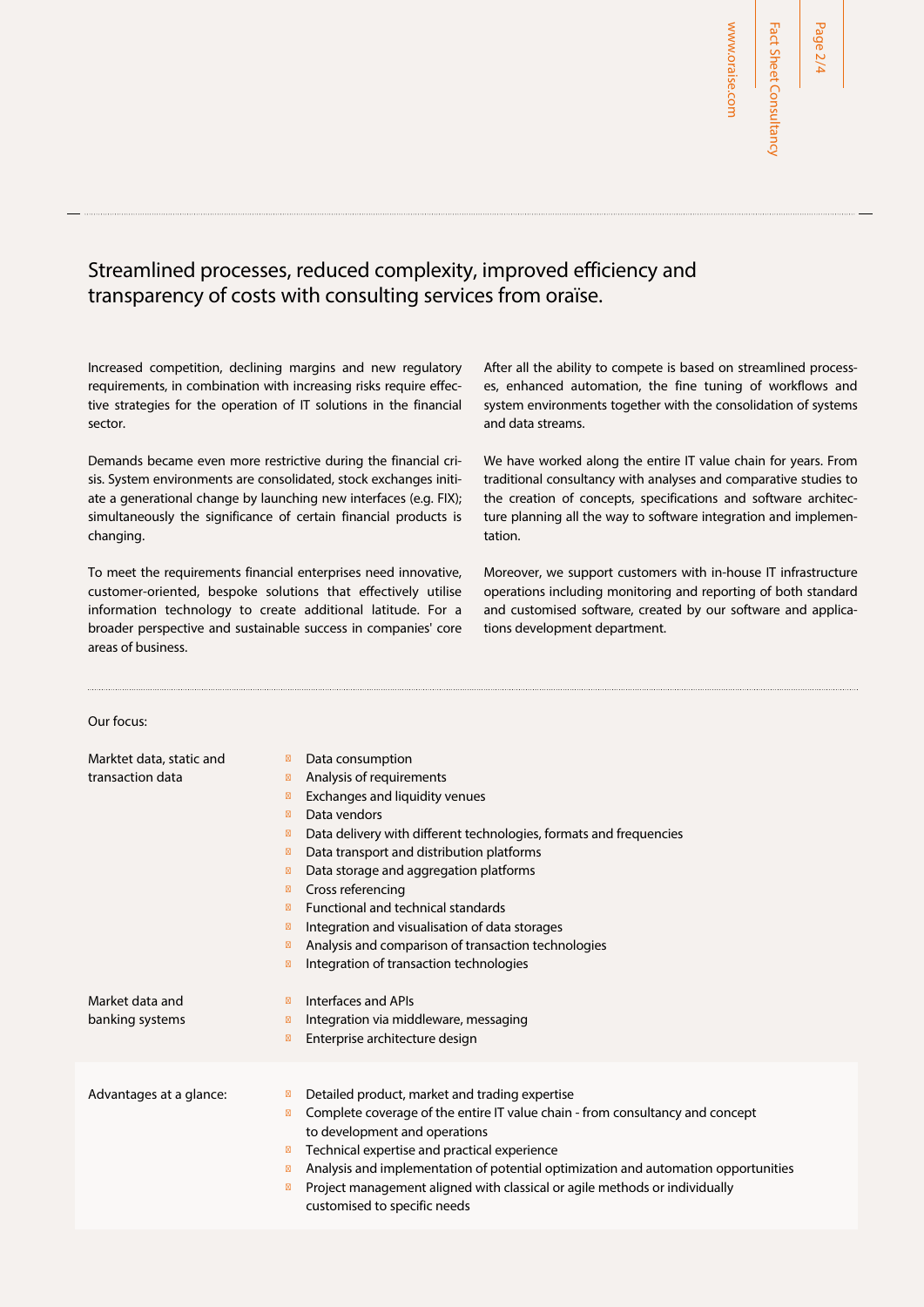**Page** 

www.oraise.com

www.oraise.com

Our claim: continuity, trust and reliability. The focus is always on customer value through solution-oriented advisory and planning, conceptional design and professional services.

Wether cooperative design of integrated IT solutions, proactive management of projects and risks, or individual software development oraïse provides your company with business-oriented IT solutions to achieve your company's objectives.



The oraïse consultancy and service portfolio is divided into the following areas of expertise:

 Financial markets and stock exchange trading Software architectures Models and methods – integration and software development projects

Financial markets and stock exchange trading: Years of experience in the financial markets and in the field of stock exchange trading make oraïse the proven experts especially with all issues about data and data flows (asset classes, data types, field content, frequencies, sources and vendors, data dissemination protocols, and regulatory requirements).

Our consultants work always goal-oriented with a clear focus on a demand-actuated integration – from design studies and requirements analysis to concepts and system selection.

Building blocks pave the way to an increased level of automation and subsequently optimise customers' internal workflows. Certainly adapted to your individual needs and existing systems.

In addition our consultants command extensive knowledge regarding order routing, order management and electronic trading systems. We provide you with seamless transition for changing exchange infrastructures and related protocols (e.g. VALUES, FIX).

Software architectures: The oraïse solution portfolio is based on the latest software architectures and patterns. Our approach relies on carefully selected open source technologies and software components of leading providers. The focus lies always on a combination of cost efficiency and optimised solutions to enable financial enterprises to operate mission critical architectures securely and tailored to existing infrastructures.

Models and methods: Successful software development projects go hand in hand with a number of factors: Optimised selection of employed technologies, appropriate methodology, effective project management, prototypes, click able dummies and early and frequent releases for testing and timely user involvement in order to detect and amend deviations during the development process.

Our experienced team of software developers, consultants and project managers will help you to implement your projects within time, taking into account changing requirements and environmental factors. In case of need, our consultants are willing to mediate between classical cascading project management approaches and agile methodologies like Scrum to reduce efforts for the customers' project participants.